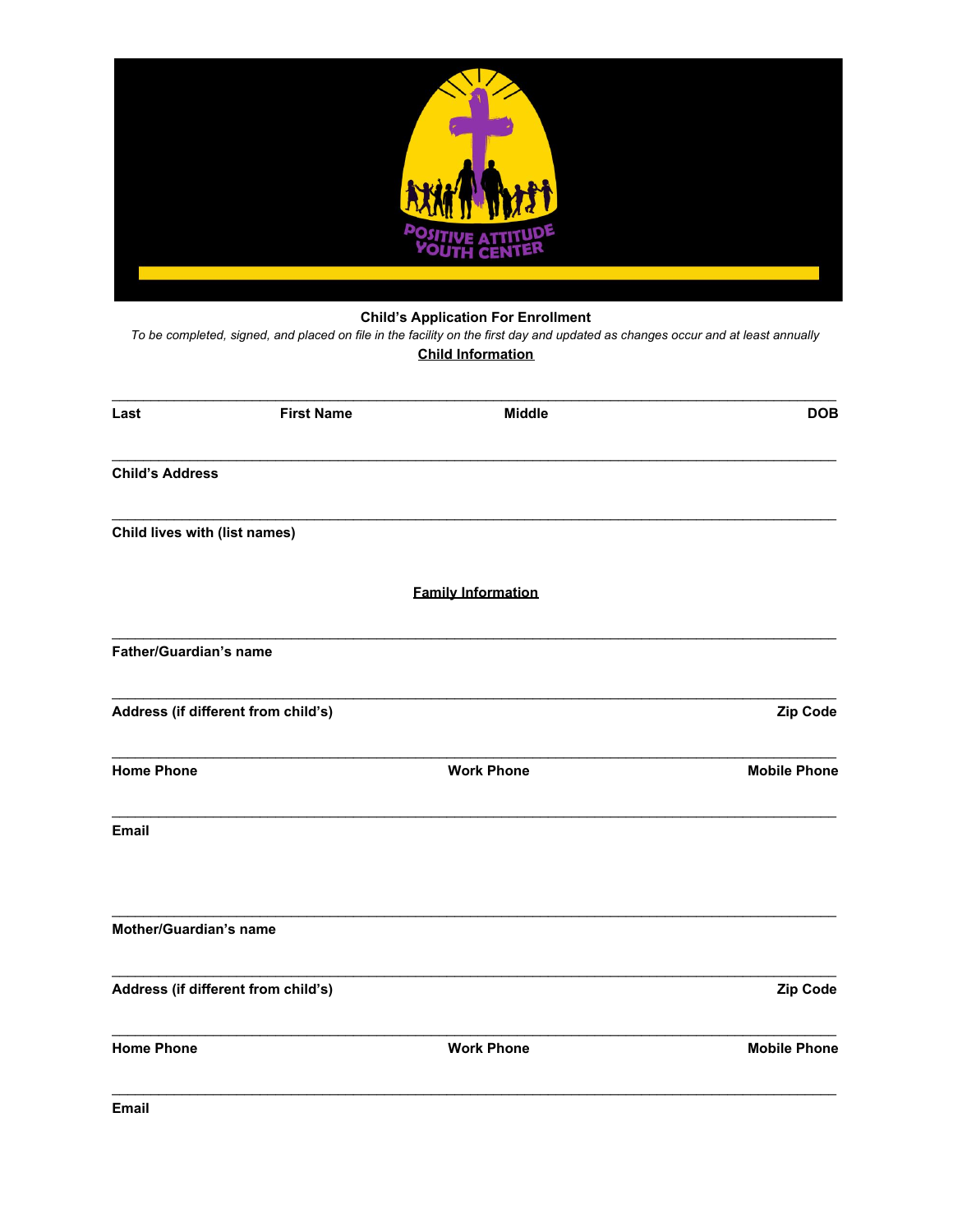

## **Contacts:**

Children will be released only to the parents/ guardians listed above. The child can also be released to the following individuals, as authorized by the person who signs this application. In the event of an emergency, if the parent/ guardians cannot be reached, the facility has permission to contact the following individuals:

| <b>Name</b> | Relationship | <b>Address</b> | <b>Phone Number</b> |
|-------------|--------------|----------------|---------------------|
| <b>Name</b> | Relationship | <b>Address</b> | <b>Phone Number</b> |
| <b>Name</b> | Relationship | <b>Address</b> | <b>Phone Number</b> |

# **Health Care Needs:**

For any child with health care needs such as allergies, asthma, or other chronic conditions that require specialized health services, a medical action plan shall be attached to the application. The medical action plan must be completed by the child's parent or health care professional. Is there a medical plan attached? YES/ NO

\_\_\_\_\_\_\_\_\_\_\_\_\_\_\_\_\_\_\_\_\_\_\_\_\_\_\_\_\_\_\_\_\_\_\_\_\_\_\_\_\_\_\_\_\_\_\_\_\_\_\_\_\_\_\_\_\_\_\_\_\_\_\_\_\_\_\_\_\_\_\_\_\_\_\_\_\_\_\_\_\_\_\_\_\_\_\_\_\_\_\_\_\_ \_\_\_\_\_\_\_\_\_\_\_\_\_\_\_\_\_\_\_\_\_\_\_\_\_\_\_\_\_\_\_\_\_\_\_\_\_\_\_\_\_\_\_\_\_\_\_\_\_\_\_\_\_\_\_\_\_\_\_\_\_\_\_\_\_\_\_\_\_\_\_\_\_\_\_\_\_\_\_\_\_\_\_\_\_\_\_\_\_\_\_\_\_

\_\_\_\_\_\_\_\_\_\_\_\_\_\_\_\_\_\_\_\_\_\_\_\_\_\_\_\_\_\_\_\_\_\_\_\_\_\_\_\_\_\_\_\_\_\_\_\_\_\_\_\_\_\_\_\_\_\_\_\_\_\_\_\_\_\_\_\_\_\_\_\_\_\_\_\_\_\_\_\_\_\_\_\_\_\_\_\_\_\_\_\_\_ \_\_\_\_\_\_\_\_\_\_\_\_\_\_\_\_\_\_\_\_\_\_\_\_\_\_\_\_\_\_\_\_\_\_\_\_\_\_\_\_\_\_\_\_\_\_\_\_\_\_\_\_\_\_\_\_\_\_\_\_\_\_\_\_\_\_\_\_\_\_\_\_\_\_\_\_\_\_\_\_\_\_\_\_\_\_\_\_\_\_\_\_\_

\_\_\_\_\_\_\_\_\_\_\_\_\_\_\_\_\_\_\_\_\_\_\_\_\_\_\_\_\_\_\_\_\_\_\_\_\_\_\_\_\_\_\_\_\_\_\_\_\_\_\_\_\_\_\_\_\_\_\_\_\_\_\_\_\_\_\_\_\_\_\_\_\_\_\_\_\_\_\_\_\_\_\_\_\_\_\_\_\_\_\_\_\_ \_\_\_\_\_\_\_\_\_\_\_\_\_\_\_\_\_\_\_\_\_\_\_\_\_\_\_\_\_\_\_\_\_\_\_\_\_\_\_\_\_\_\_\_\_\_\_\_\_\_\_\_\_\_\_\_\_\_\_\_\_\_\_\_\_\_\_\_\_\_\_\_\_\_\_\_\_\_\_\_\_\_\_\_\_\_\_\_\_\_\_\_\_

\_\_\_\_\_\_\_\_\_\_\_\_\_\_\_\_\_\_\_\_\_\_\_\_\_\_\_\_\_\_\_\_\_\_\_\_\_\_\_\_\_\_\_\_\_\_\_\_\_\_\_\_\_\_\_\_\_\_\_\_\_\_\_\_\_\_\_\_\_\_\_\_\_\_\_\_\_\_\_\_\_\_\_\_\_\_\_\_\_\_\_\_\_

\_\_\_\_\_\_\_\_\_\_\_\_\_\_\_\_\_\_\_\_\_\_\_\_\_\_\_\_\_\_\_\_\_\_\_\_\_\_\_\_\_\_\_\_\_\_\_\_\_\_\_\_\_\_\_\_\_\_\_\_\_\_\_\_\_\_\_\_\_\_\_\_\_\_\_\_\_\_\_\_\_\_\_\_\_\_\_\_\_\_\_\_\_

**List any allergies and the symptoms and type of response required for allergic reactions**

**List any health care needs or concerns, symptoms or and type of response for these health care needs or concerns**

**List any particular fears or unique behavioral characteristics the child has**

**List any types of medication taken for healthcare needs**

**Share any other information that has a direct bearing on assuring safe medical treatment for your child**